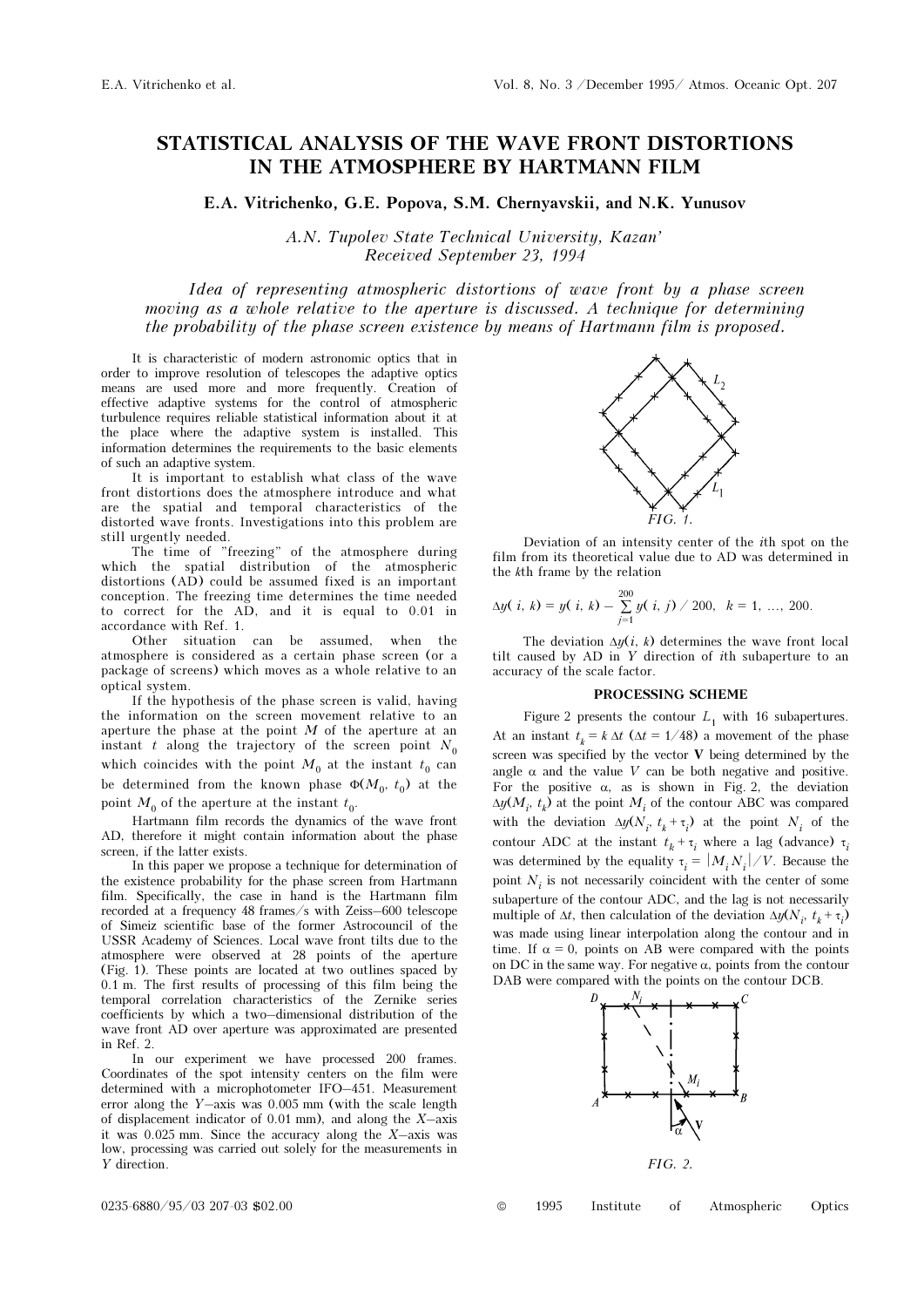As to the contour  $L_1$  the comparison was made for the angles  $|\alpha| \ll \pi/4$ . Analogous comparison of deviations was carried out for points from the contour  $L<sub>2</sub>$ . These versions of the comparison of deviations cover the whole range of the vector V variations.

If at instant  $t_k$  the phase screen takes place then for a certain vector  $V_k$  the discrepancy

$$
\varepsilon^2(\mathbf{V}) = \sum_{i=1}^n (\Delta y(M_i, t_k) - \Delta y(N_i, t_k + \tau_i))^2 / n
$$

will be about zero. Based on such an approach the problem on the phase screen existence at the time  $\hat{t}_k$  is reduced to solution of the following inequality, with respect to  ${\bf V}$ 

$$
\min \varepsilon \left( \mathbf{V}_{k} \right) = \min_{\mathbf{V}} \varepsilon \left( \mathbf{V} \right) \ll \delta \approx 0. \tag{1}
$$

## RESULTS OF PROCESSING THE FILM

The velocity vectors  $V_k$  and corresponding distributions of the deviation  $\Delta y(N_i, t_k + \tau_i)$  were calculated by the described scheme for the frames  $k = 25-175$ . Figure 3 presents examples of the deviation plots:  $\Delta y(M_i, t_k)$  is shown by solid line, and  $\Delta y(N_i, t_k + \tau_i)$  is shown by dashed line with the minimum value increasing but not exceeding the limitation  $\delta = 0.023$ . The value of  $\delta$  was chosen from the condition that the deviations  $\Delta y(N_i, t_k + \tau_i)$  follow changes in the deviations  $\Delta y(M_i, t_k)$ .



Only 20 out of 151 frames satisfied the condition (1). Therefore, the estimation of the probability of the phase screen existence is  $p \approx 0.13$ .

A comparison of the deviations on the contours ABUCD with the deviations on the contours  $A'B'U C'D'$ (Figs. 4 and 5) for  $|\alpha| \ll \pi/4$  was carried out using analogous technique.

Figure 6 presents examples of the deviation plots for the considered scheme:  $\Delta y(M_i, t_k)$  is shown by solid line, and  $\Delta y(N_i, t_k + \tau_i)$  is shown by dashed line.



Only 17 out of 151 frames satisfied the condition (1). Therefore, the estimation of the probability of the phase screen existence is  $p \approx 0.11$ . Here we note that the velocity vectors  $V_k$  entering into the condition (1) varied according to different laws in the above schemes, and this fact requires an explanation. In this connection, it should be noted that establishment of the fact of existence of the phase screen by this technique depends on the geometry of a system of points  $M_i$ , or, more exactly, on the distance  $l = M_i N_i$ , which determines the lag τ, the velocity V, and